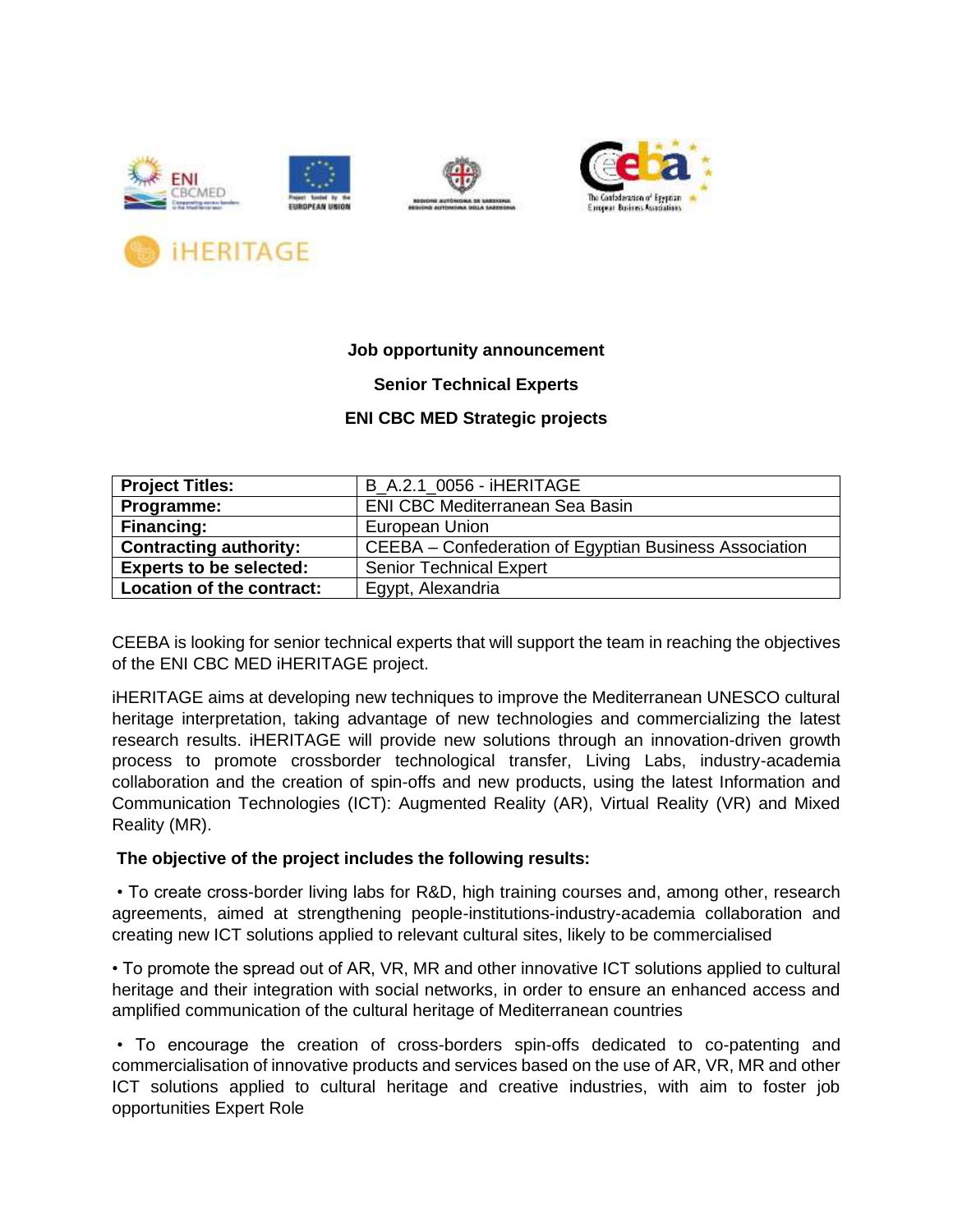Among others, the Senior Technical Experts will be responsible for the technical/professional support of the WP 3 and WP 4 of project, Providing support to develop ideas based on one or several of these technologies which will be develop by the Research Agreement:

- VR ROOM AND VR BOOTHS
- AR/VR GUIDED TOURS
- 3D RECONTEXT
- VR CARDBOARD EXCURSIONS
- SPACE-TIME ELEVATOR
- HOLOGRAPHIC EXHIBITIONS

# **Expert Roles:**

# **Product: VR Room & VR Booth**

- 1. Expert in Archeological Reconstruction (maximum 60 man-days a 100 EUR)
- 2. Senior Expert Editor (maximum 50 man-days a 100 EUR)
- 3. 3-D Graphic Designer specialized in Archeology (maximum of 200 man-days a 100 EUR)
- 4. VR-Application Developer (maximum of 100 man-days a 100 EUR)

# **Product: Archeological Reconstruction**

- 1. Archeologist (up to 160 mandays a 100 EUR)
- 2. Expert in 3D Reconstruction (up to 160 mandyas a 100 EUT)

# **Product: Holographic Exhibitions**

1. Senior Expert VR application, developer for setting up Holographic exhibition (up to 100 man-days a 100 EUR

# **Product: VR application Development**

1. Space-time elevator: 3D application designer, production of the interface of the spacetime elevator (up to 100 man-days a 100 EUR)

2.

# **Product: 3D- Recontext**

- 1. Expert in archeological reconstruction (up to 60 man-days a 100 Euro)
- 2. 3d Graphic Designer specialized in Archeology (web 3D optimization, 3d modeling for interaction in VR
- 3. Photographer expert in photogrammetry (up to 70 man-days a 100 EUR)
- 4. 3D Graphic Designer specialized in Archeology (up to 100 man-days a 100 EUR)
- 5. 3D Application developer specialized in web GL, Arcore, Arkit (up to 150 man-days a 100 EUR)

# **Product: AR-VR guided Tours**

- 1. Senior Expert in archeological reconstruction (up to 50 mandays a 100 EUR)
- 2. Senior Expert in 3D graphic design specialized in archeology (up to 80 man-days a 100 EUR)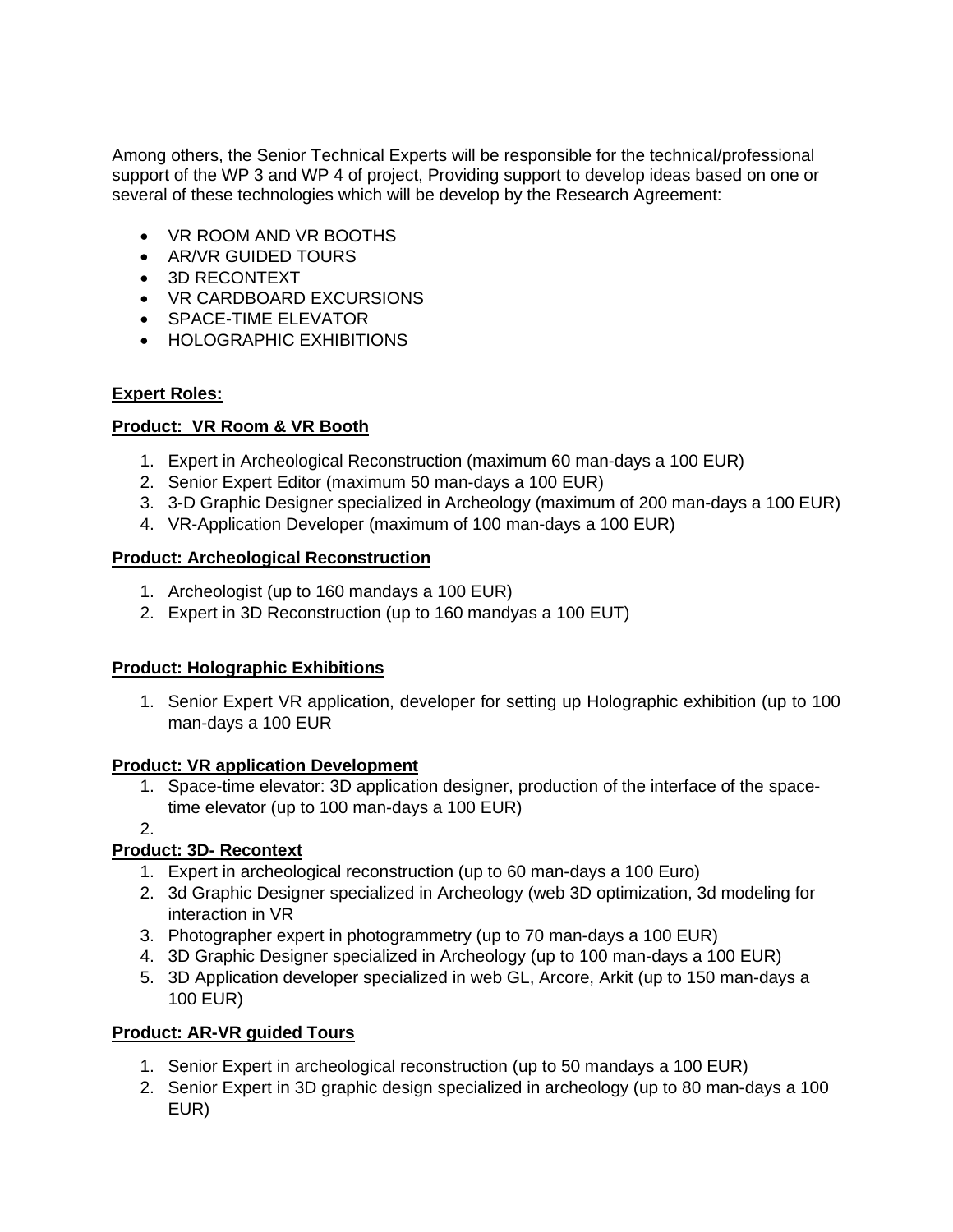3. Senior Expert in 3D application development, specialized in WEBGL, Arcore, Arkit (up to 38 man-days a 100 EUR

Among the tasks of the above archeological, AR/VR/MR experts is the support to develop, monitor and evaluate and technical follow-up during the development of the products to ensure its technical integrity:

• Review the ideas submitted by RA, work on developing them, and verify their feasibility

- Analyses technological standards, identifies human resources and technical skills, verifies time, and budget
- Providing technical support in stage of prototyping and testing the new products
- providing the necessary practical and theoretical training
- Throughout the project lifetime, within the living lab, he will support the stakeholders to co-create, prototype, and test new products and services, business models and technology applications within real-life environments

**Applicants can apply for one or several experts' roles as described. The stated fees are the maximum possibly paid fees for experts with extensive experience and references and a proven track record of similar assignments.**

#### **Qualifications and skills**

-B.A. or MA in the specified fields such as archeology, augmented reality applications, game development, hologram projection, Virtual Reality and creating VR/AR content and experiences.

- A minimum of 5 years demonstrable experience in the specified field.
- -Track record in developing similar products
- -Track record in working in a project team
- Excellent communication skills in English are a prerequisite.
- -Excellent reporting and documentation skills
- Experience in the field of heritage is an asset -

- Excellent interpersonal and communication skills required to train/mentor/coach staff and give occasional presentations

### **Nationality rule**

The selected expert should come from countries eligible to participate in the procurement procedures as indicated in the Articles 9 of the Regulation (EU) No 236/2014,

and include: